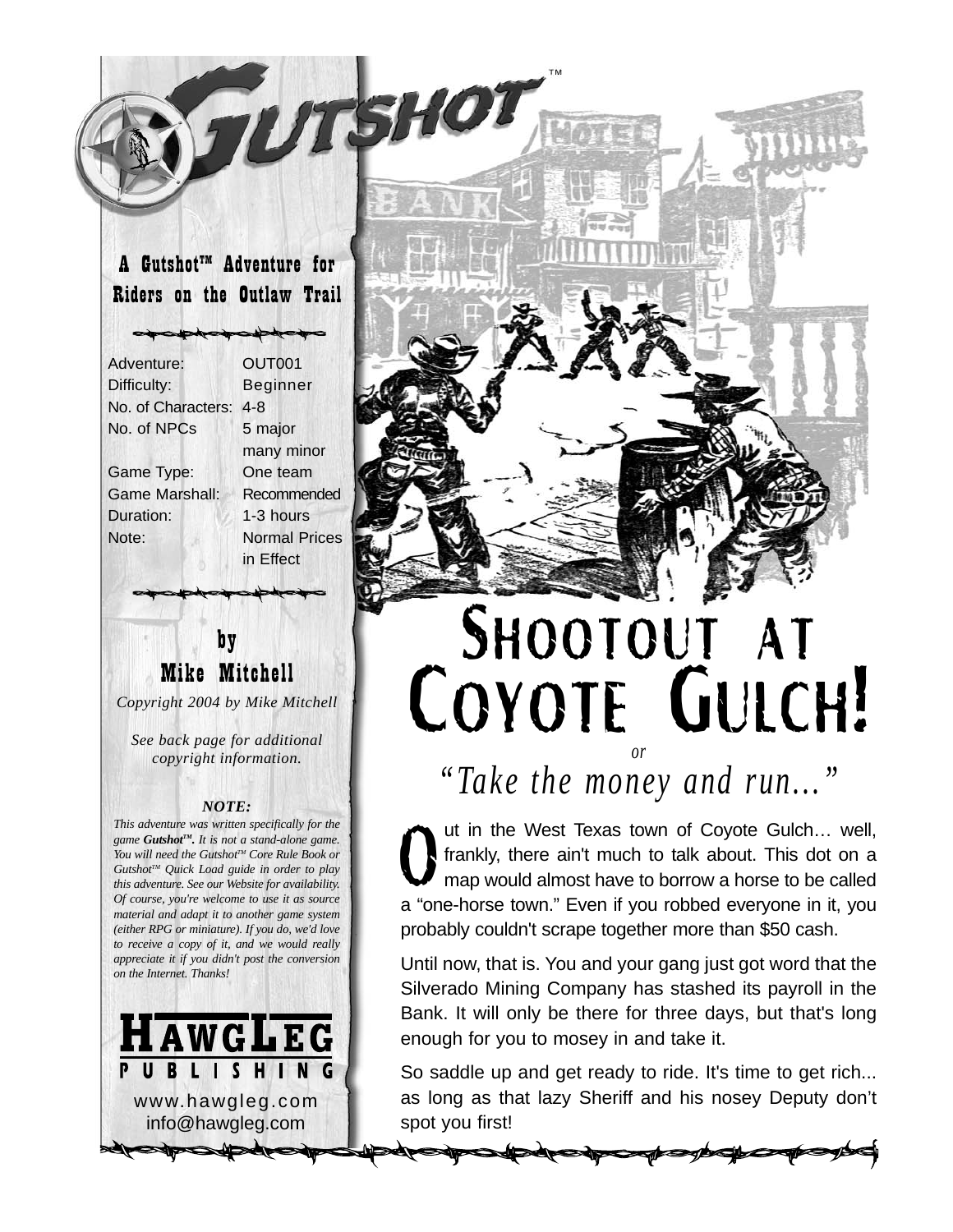### The lay of the land:

Coyote Gulch is a small town with about a dozen buildings in it. It's got a bank, a general store, a livery stable, one saloon, and a Sheriff's Office. The Sheriff is a lazy feller who got the job because his brother is the mayor. Sheriff Pettigrew Jackson spends his weekends tossing rowdy cowboys into the jail. He fines 'em and sets 'em loose the next morning after they've sobered up. He probably won't be much trouble… but then again, ya never know. He's got political ambitions of his own and just might try to make a name for himself by shooting up a bunch of "notorious" bank robbers. The Deputy is a feisty old timer with a wooden leg and a sawed-off double barrel shotgun he calls "Bessie." He's surprisingly spry and ornery, and that shotgun is always loaded and ready. He don't like nobody messing with "his" town.

The locals include Mr. Upton, the banker, and his clerk, Mr. Leesom. They are honored to have been entrusted with this payroll (and very excited about the handling fees). They both realize that if the Silverado Mining Company starts using them as their regular bank, this could put the town on the map.

There's also a gambler in town by the name of Clayton. He hangs out at the saloon sipping his whiskey and playing cards with the locals. He wins just enough to stay ahead of the game, but not so much that the locals dislike him. Plus, when he wins a big hand he's prone to celebrate by buying a round for the house, which makes him very popular with Leo the bartender.

## The mood in town:

As you can imagine, with all that cash on hand, the whole town is kinda jumpy right now. If you ride your horses right up to the front of the bank, they'll instantly suspect something is going on and everyone in town will grab their guns and be ready for ya. Yer best bet is to hide your your horses outside of town and approach the bank on foot. The same is true if they hear a single gunshot... they ain't stupid and they'll come running right to the bank

## Victory Objectives

Get the money and get out of town alive. You must exit off the east (right) side of the table. If you get away with the bank loot, everyone who survives (and escapes off the right side of the table) will earn 50 VP, plus VP for kills, loot, and other feats of daring-do! If you don't get the money, you only earn VP for kills and loot. You will also earn an additional 10 VP per Character if you manage to complete the adventure without killing anyone (good luck on that one!).

2



## Overview:

This is a simple, introductory game designed to familiarize you with the basics of initiative, combat, and movement on foot. That's why the horses are stashed off the table. If you make it off the edge of the table, you have managed to "lose yourself in the badlands," found your horse and eluded pursuit.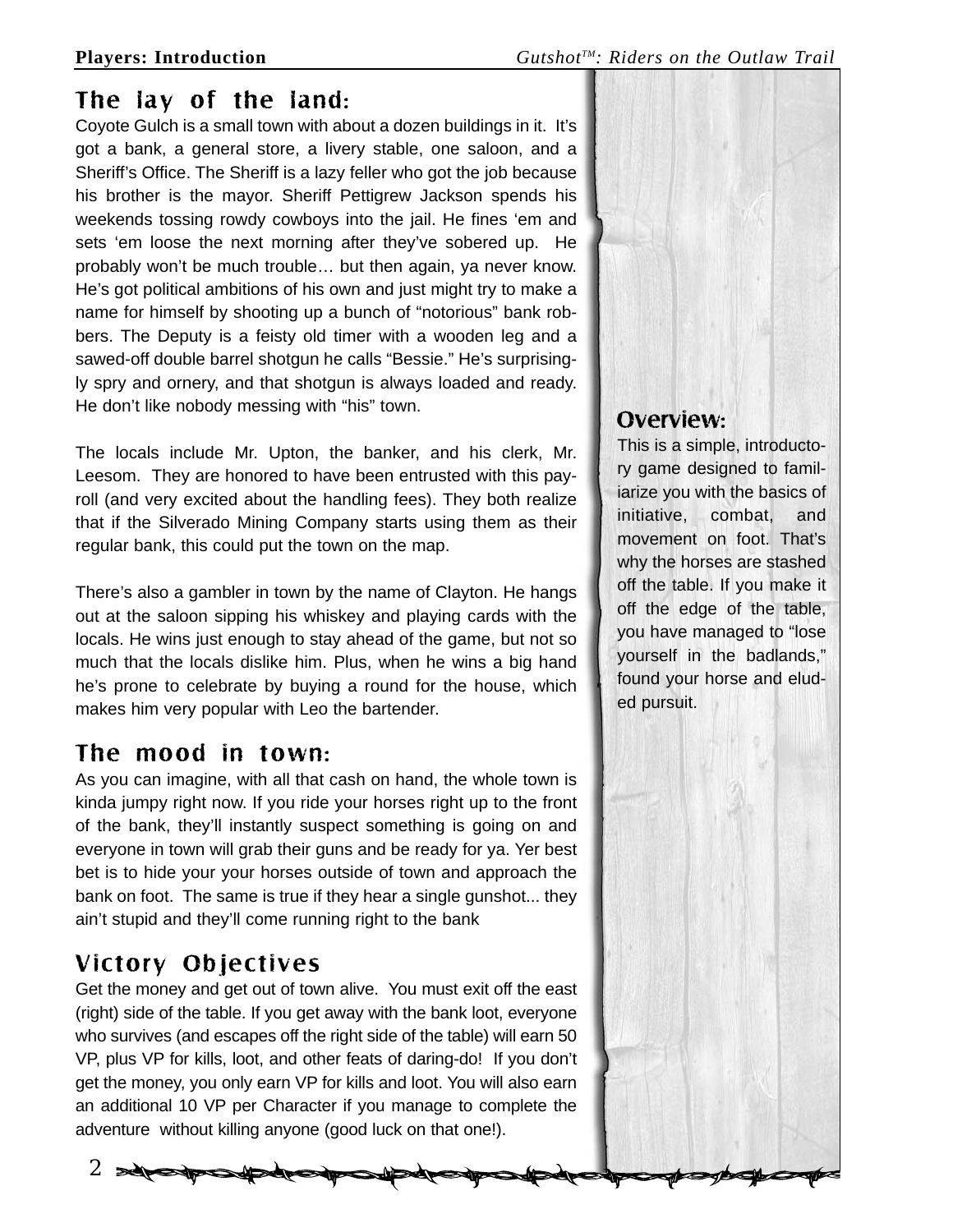### Note to GM:

The first two pages are a handout for the Players. Give it to 'em and let 'em study it.

The rest of this stuff is for your eyes only.

## **Outlaws** Starting Positions

Once the town is set up, there are two ways to start the game.

**One:** Draw Initiative slips and make the players enter the town from the east side of the board (the right side).

**Two:** Allow the players to place their figures in the street wherever they want. Do not let them place figures inside a building, especially not the bank.

The second method is probably the fastest way to get into the action, but the first method does give them more time to get a handle on movement and initiative.

Note about weapons: before the game, make sure you note what weapons are being carried, and which are Ready Weapons (see

# Game Marshal's Section

*Players should not read any farther*

## Coyote Gulch

As noted in the player's introduction, Coyote Gulch is a small town somewhere in West Texas. Our upcoming campaign guide will provide details on its location and a precise summary of each building and its occupants. For now, however, all you really need to know is that it's a small town with about a dozen buildings. Even if you have more buildings, don't use them; later games will take place in larger towns (which won't seem very large if they have the same number of buildings as this Podunk place). Coyote Gulch should be small, with a single main street running west to east (left to right).

The only buildings of importance are the: bank, sheriff's office, and saloon. Their actual placement isn't really that important (see map below for a suggested layout), but we strongly recommend the following placement:

- The Sheriff's office is at the east side of the table (the right side).
- The bank and saloon should be next to each other on the other side of town (the west end).
- $\blacksquare$  The town should be fairly long with about 48 inches between the bank and the sheriff's office (this is to keep the outlaws from running out in less than one Turn).
- There should probably be more than 12 inches between the edge of the sheriff's office and the edge of the table.
- Scatter some shacks and outhouses around town.
- Toss a few small props around town to give the outlaws something to duck behind (crates, small boulders, water troughs, bushes, fences, etc.).
- The bank safe has \$300 \$1,800 in it. Roll 3d6 when it's opened.

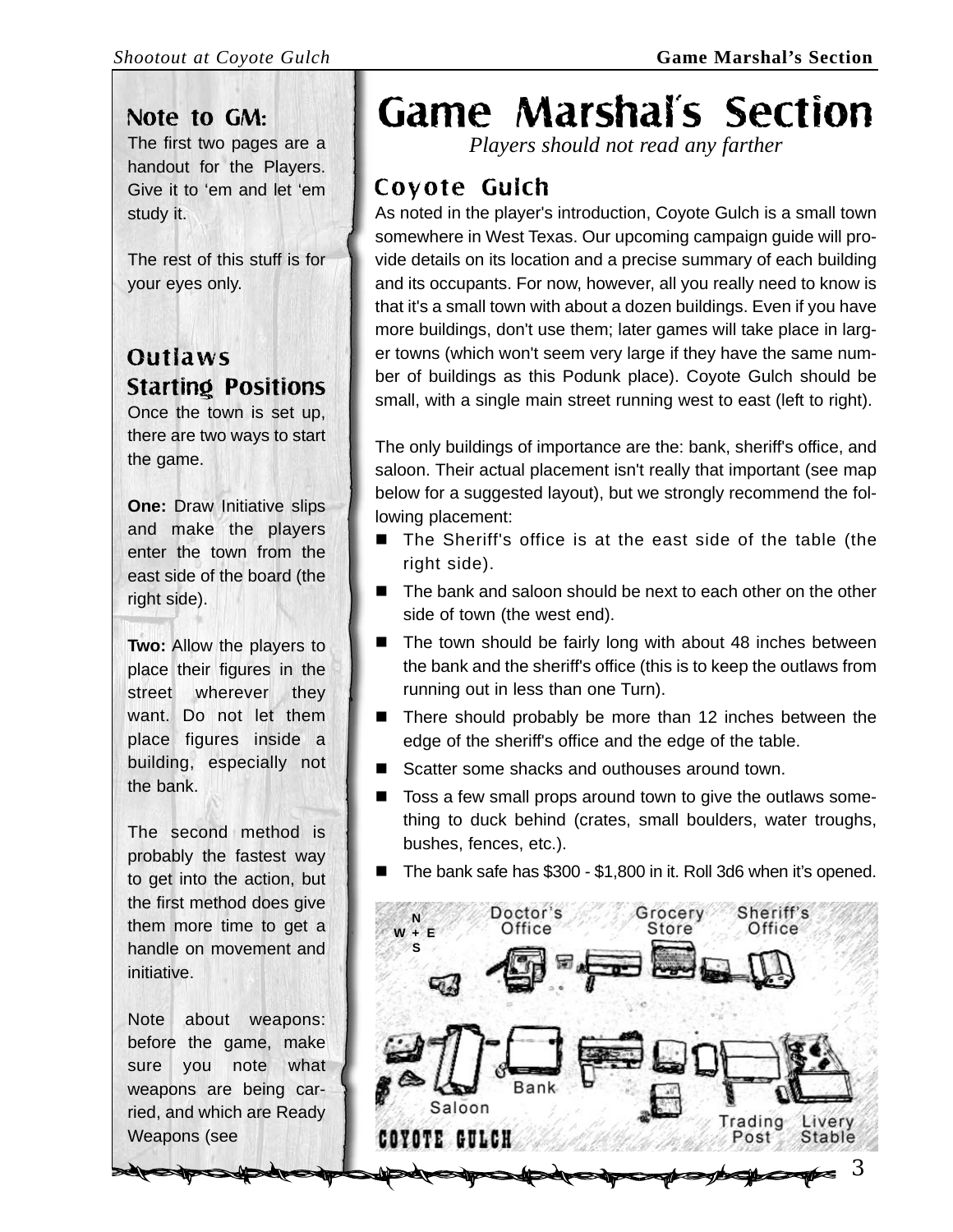## The Honorable Citizens of Coyote Gulch:

There are a few things about the townsfolk that the GM should know, but the players shouldn't! Additional gear, loot, and Specialties are recorded on the NPC Record Sheets at the end of the adventure. By the way, we know there's more NPCs here than yer likely to need. That's okay. They're here to give you some idea of who's in the mob (if one actually forms to chase the outlaws). They're also here to give you ideas for other adventures. Maybe Louise finally cooks up a scheme to buy her way out of this life. Maybe Young Bill finally runs off to find adventure. Or maybe you want to use this place as a base for future adventures. The choice is yours.

## Sheriff Pettigrew Jackson

Fat and lazy, he got the job because his brother is the mayor. The mayor plans on being Governor some day, so Pettigrew has his sights on being mayor. To do that, he must make a name for himself. So, when the action starts, he will come out, guns blazing at the first sign of trouble. He will shoot first and ask questions later (if ever).

**Starting Position:** At desk inside Sheriff's Office. **Weapons:** 2 pistols, 1 rifle.

**Morale:** Unless he takes more than five Damage, he does not make a morale check. After he takes his sixth Damage point, however (and his health is Moderate or worse), each Action he makes a morale checks at -2. He will definitely run away and hide when the going gets tough.

### Deputy "Stumpy" McGrew

This ornery old cuss took a bullet at Shilo and lost one of his legs. Since then, he's learned to get around on a crutch (and possibly a peg leg, if you have an old pirate miniature lying around). He always has a loaded double barrel shotgun on a sling, ready to go. He still cannot draw and fire in the same Action, but at the very first sign of trouble he will ready the weapon and hobble over to the trouble as fast as he can. Like the sheriff, he will shoot first and ask questions later (especially with all this money in town). He calls his beloved gun "Bessy," after his first love (who left him for a Baptist preacher while he was off at the war).

**Starting Position:** Outside front of Sheriff's Office. **Weapons:** 1 sawed-off double barrle shotgun named "Bessie," 1 pistol

**Morale:** Stumpy never makes morale checks. **Special:** Stumpy has the constitution of an ox.

> Unless someone slices him to pieces, he will survive his Knocking on Heaven's Door roll -- meaning, even if the outlaws kill him, *H* he should survive and come after them in later adventures - he makes a great nemesis!

### This ain't a tough town

We ain't gonna mislead yuh. Coyote Gulch is supposed to be pretty danged easy-going, and this adventure shouldn't be too danged hard to rob the bank. After all, it's an introductory adventure. But, this doesn't mean it's a cakewalk. If the Players do something stupid, they should suffer the consequences. If they insist on barging in, guns blazing, you should muster up an angry mob of NPCs and show everyone how they treat no-good outlaws. By the way, if any of the outlaws are captured, they will be taken to jail and held for trial. They'll even patch 'em up and give them medical attention. After all, it ain't Christian to hang a wounded man…

4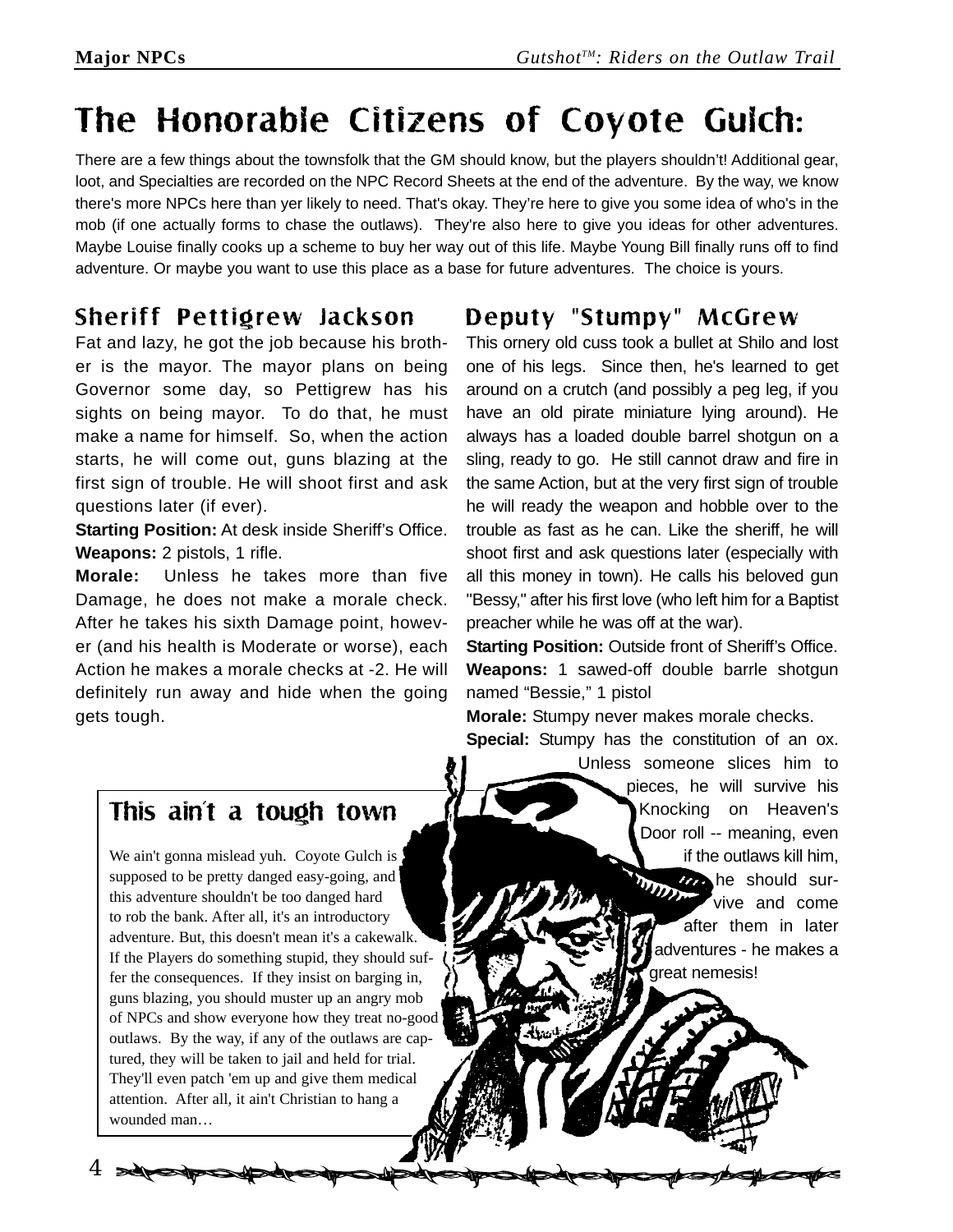## Summary of NPC Starting Positions:

**Sheriff Jackson:** Inside Sheriff's Office at desk. **Stumpy:** Outside front of Sheriff's Office **Mr. Upton:** Inside bank behind the counter. **Mr. Leesom:** Inside bank behind the counter. **Clayton:** At card table near door in saloon.

**Sam:** Saloon **Tina:** Saloon **Louise:** Saloon **Benny:** Saloon **Johnny Garrity, Jr.:** Saloon

**Joshua Deets:** Corral at the Livery Stable **Mick O'Brien:** Corral at the Livery Stable **Mike O'Brien:** Corral at the Livery Stable

**Josiah Garrity:** Grocery Store **Mrs. Garrity:** Grocery Store

**Old Kingsly:** Inside the trading post **Young Bill:** Inside the trading post

## Clayton, the Gambler

The gambler is a bit of a dandy - sharp-dressed and sharp witted. As noted before, he always wins enough to stay ahead of the game, but knows when to buy a round of drinks and make friends before he wears out his welcome. He also has a secret: he's a guard working for the Silverado Mining Company. He's undercover and is keeping a low profile. At the first sign of trouble he will head out of the saloon and probably stay outside the bank and spy through a window. He's smart, so he will not barge in with guns blazing, but secure a good position (preferably between the outlaws and their horses).

**Starting Position:** In saloon at a table near the door.

**Weapons:** 2 Derringers, 1 pistol

**Morale:** Does not make morale checks. But he won't fight to the death, either. Use common sense.

## Mr. Clarence Upton, the Banker

Noted for his stiff upper lip, this displaced Englishman is out West to make his fortune. This mining deal could be it, and he's not about to let a band of ruffians ruin it for him. He will act very meek and cooperate with the outlaws during the robbery. But once the safe is open, he will grab the loaded pistol hidden in there and turn and instantly shoot the nearest outlaw (treat this as a Wildshot, -1 to hit).

**Starting Position:** In bank, behind the counter.

**Weapons:** 1 pistol hidden in the safe.

**Morale:** Standard morale checks after he takes his first shot.

## Mr. Niles Leesom, Bank Clerk

This young man is neither a coward nor a hero. If there are only two or three robbers, he will attempt to fight them when Upton fires the shot. He will attempt a Slam on the nearest robber (Attack: 8, Defense: 6: if successful, it does 1 point of Pain. Roll 1d6; if you get a 6 the target is Stunned: see 10.1).

**Starting Position:** In bank, behind the counter.

**Weapons:** na

**Morale:** Standard morale.

## Opening the Safe

During the bank robbery, one of the outlaws will order Upton or Leesom to move and open the safe. In order to keep things moving, you'll probably just want to have them move right then, during that outlaw's movement phase. If you wait to draw Initiative slips for the NPCs in the bank, you're gonna be waiting a long time and it will complicate matters. By the way, it will take one full Action to open the safe (no other movement or combat allowed). The safe will be open at the start of the next Action, and that's when the banker should grab the pistol and make a Wild Shot at the nearest outlaw.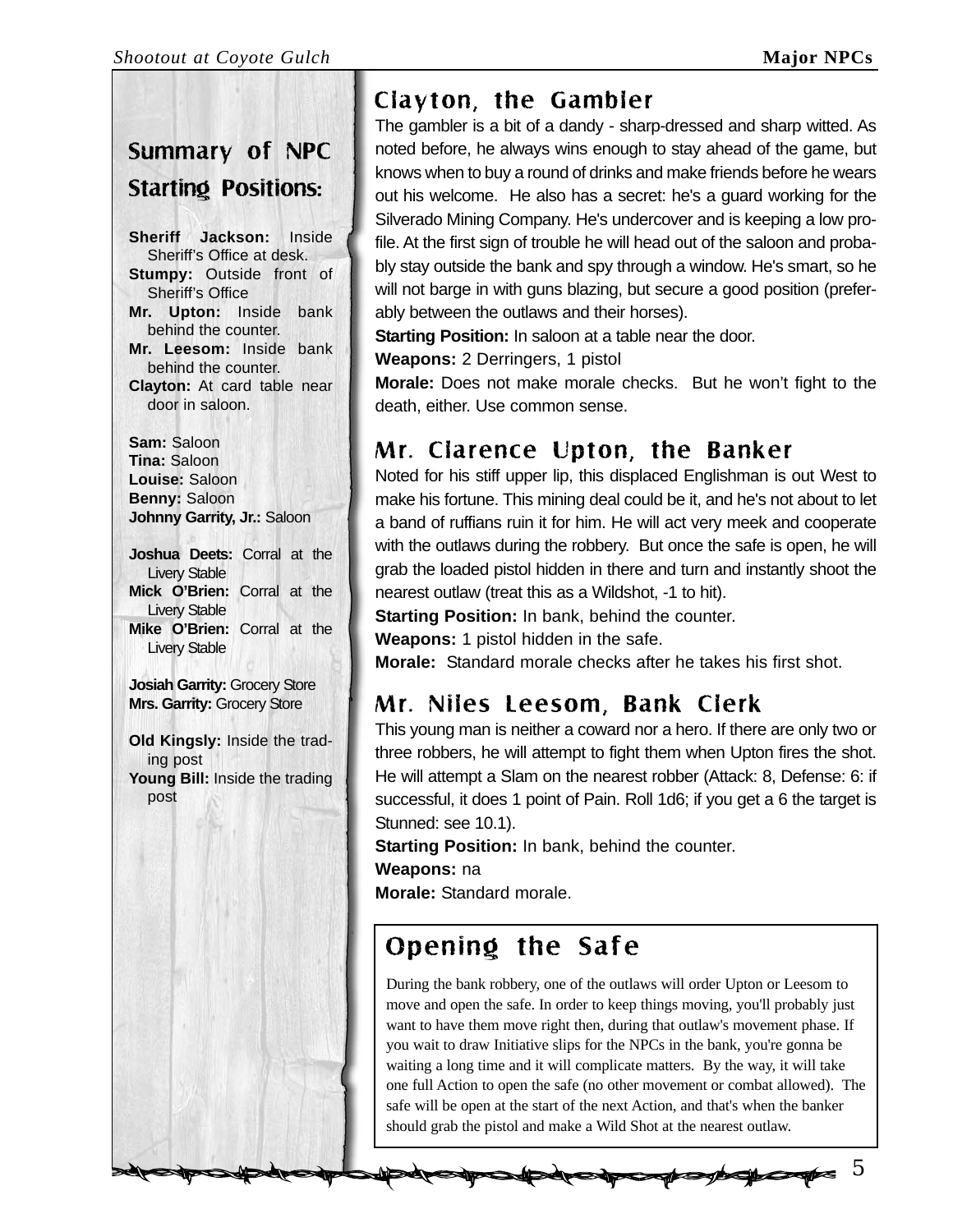

## Saloon

#### **Sam the bartender**

Sturdy and reliable, he doesn't like trouble and is quick to put it down when it starts. Of course he has a double-barrel shotgun under the bar, along with two pistols and a strongbox with \$150 in it. There's also a secret panel behind the shelves where he hides \$40 - \$240 (4d6 x 10).

### **Tina**

Tawdry tart with a heart of gold… and a derringer hidden right next to it. Never carries cash, but there's \$50 hidden in her room down the street.

#### **Louise**

Old, tired, and wishing she had a way out of this life. She hides her derringer in her

 $6 \rightarrow$ 

Mullingham Francis

## Additional NPCs:

These are minor characters, so we don't go into a lot of detail about them. All of them are Townsfolk, so they have a Target Number of 9, standard morale, and three Specialties: Hard-to-hit, Speedy, and Spontaneous.

garter, and when the mob forms she'll take one of Sam's pistols and shoot to kill.

#### **Benny**

Menial worker who earns his drinking money doing odd jobs in the town. From gravedigger, church gardener, to occasional teamster and stagecoach guard, he does it all. He has a rifle with him and will happily join the mob when it forms.

### **Johnny Garrity, Jr.**

The grocer's teenaged son is apt to be in here downing a few during the day. He's a disappointment to his folks and can't wait to sign on with a cattle drive someday. He's got a pistol on him and will eagerly join the mob.

### Mob Rule:

The townsfolk will not participate in the action until it is obvious that somethingis going on. Once the lead starts flying, toss three slips into the hat that say **Mob.**

If there are only two or three Actions left in the Turn, then don't add the slips until the next Turn starts. If you're at the beginning or middle of a Turn, though, toss 'em in! Once mobilized, the mob should be both frightening and deadly!

Once mobilized, treat the mob as a single until. Each person moves (and attacks!) at the same time. **See 13.2** for more about Mobs and Mob Movement.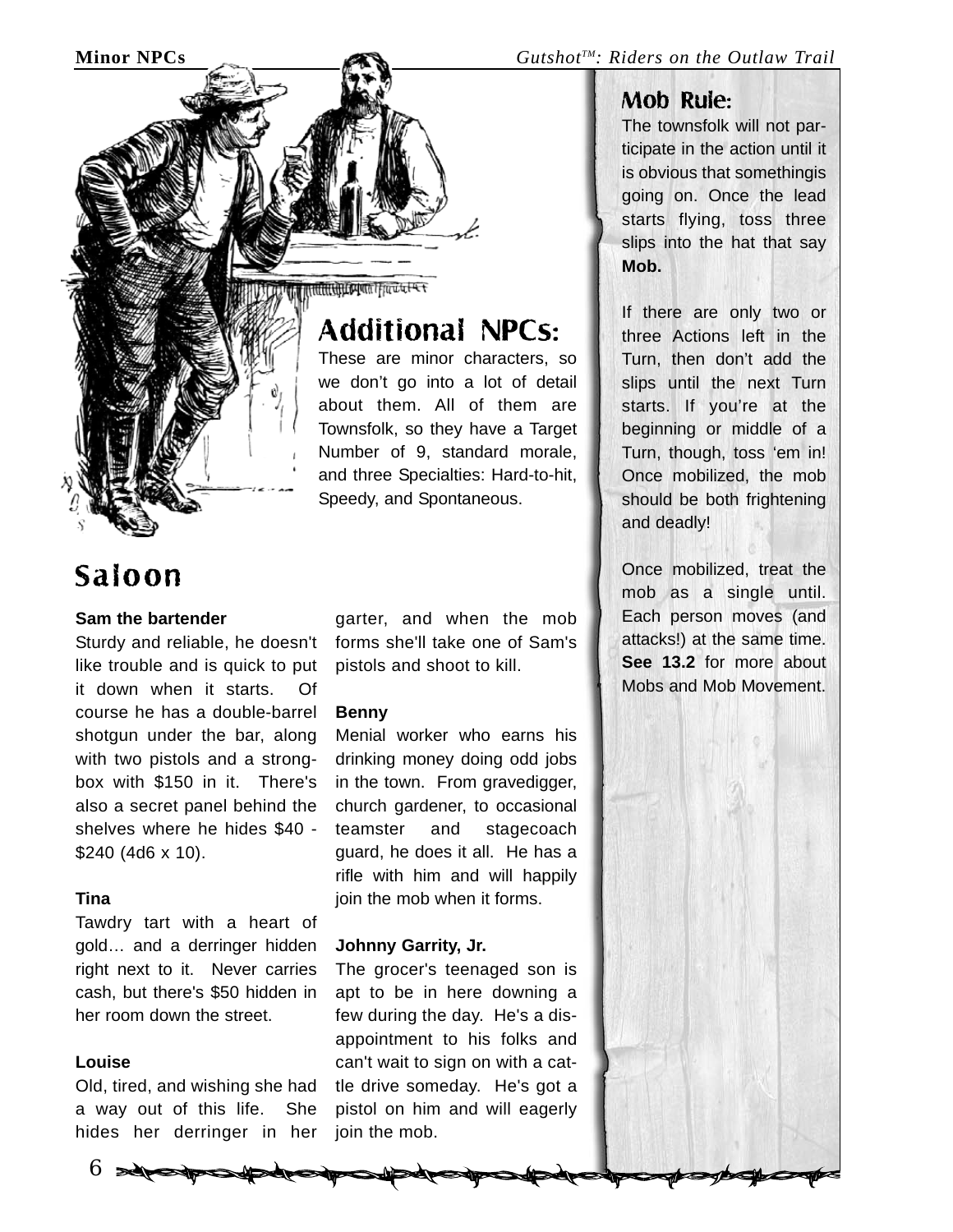## Summary of NPC Starting Positions:

**Sheriff Jackson:** Inside Sheriff's Office at desk. **Stumpy:** Outside front of Sheriff's Office **Mr. Upton:** Inside bank behind the counter. **Mr. Leesom:** Inside bank behind the counter. **Clayton:** At card table near door in saloon.

**Sam:** Saloon **Tina:** Saloon **Louise:** Saloon **Benny:** Saloon **Johnny Garrity, Jr.:** Saloon

**Joshua Deets:** Corral at the Livery Stable **Mick O'Brien:** Corral at the Livery Stable **Mike O'Brien:** Corral at the Livery Stable

**Josiah Garrity:** Grocery Store **Mrs. Garrity:** Grocery Store

**Old Kingsly:** Inside the trading post **Young Bill:** Inside the trading post

## The Livery Stable

### **Joshua Deets**

A hard-working man of color, he is not about to let these owlhoots raid his town and disturb the peace of the town that welcomed him, and his livery stable. At the first sign of trouble, he will grab a rifle and set out after the outlaws.

### **The O'Brien Brothers**

These two strapping lads, Mick and Mike, are on hand, unloading a wagon of grain. They will quickly grab rifles from Joshua's shed and start firing on the outlaws.

## The Grocery Store

### **Mr. and Mrs. Josiah Garrity**

They work hard and think of how much business the Silverado Mining Company could bring to town. Josiah will grab a rifle and position himself inside the store, crouched below a window or behind the door, and take careful, aimed shots at the fleeing outlaws.

## The Trading Post

### **Old Kingsly**

A former trapper, he's taken to city life, such as it is. He wears a ratty old bowler hat that he found on the trail, and smells of the bear fat he uses to meticulously flatten down his jet black hair. He wears a fine suit of clothes… or at least it was when he bought it seven years ago (and most people speculate that it's never been washed since then). He will grab his rifle and shotgun and give chase, eagerly blasting any polecats in sight.

### **Young Bill**

Only 14 years old, he's a hard-working orphan who wants to grow up fast and see the world. He's grown up hunting, so he'll only be too happy to grab his rifle and hunt the outlaws.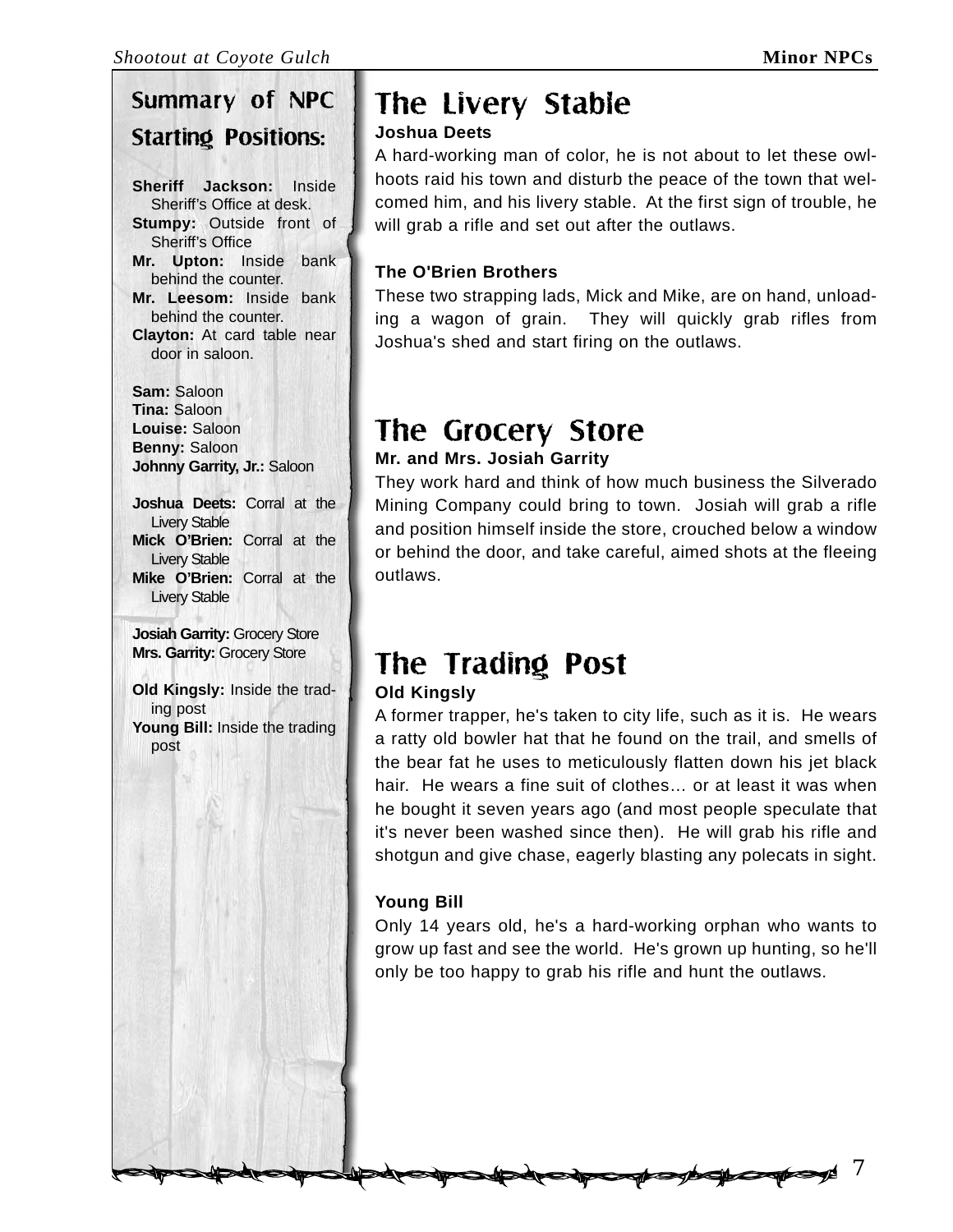# NPC Record Sheets

The NPC Record Sheets are designed to help you keep track of lots of NPCs at once, so we are only providing you with the bare minimum info you need to run the game. You will still want at least one standard Character sheet to provide you with info about weapon ranges, Damage, and movement rates.

Remember, all Townsfolk have the Speedy Specialty, so they use this movement rate (other Characters use the standard movement rate listed on their sheet):

> **Crawl:** 3 inches **Walk:** 5 inches **Trot:** 8 inches **Run:** 14 inches

#### **TN:** 7 base 5 with pistol **Specialties:** *(pick one)* Brawler, Quickdraw, True Grit **Quote:** "Hey, what's going on here?" **Pistol: Right-hand**  $000000$ **Pistol: Left-hand**  $000000$ **Rifle (on strap)**  $00000000$  $0000000$ **Bowie Knife (boot)** TN 5, DEF 8, Dam 1d6+2 **Loot:** \$10 in greenbacks, silver watch & chain **Gear:** 2 full reloads per weapon, standard clothes, sheriff's badge, etc. **Notes:** No morale check unless he's Moderately wounded, or worse. **Damage:** Light:  $\Box$  $\Box$  $\Box$  $\Box$ Mod: 00000 -1 to hit, move - 33% Sev: 00000 -2 to hit, move - 50% **Pain:** nnnn  $Mod: \square \square \square \square \square$ -1 to hit Sev: 00000 -2 to hit Pettigrew Jackson, Lazy Sheriff

### Stumpy McGrew, Ornry Deputy (Custom 3)

**TN:** 9 base

**Specialties:** *(he has all three)* Hard-to-hit, Lucky, **Spontaneous** 

**Quote:**

"Hee hee hee.. you varmints is all gonna die! I'll tech yuh to rob MY town!"

**Sawed-off Dbl. Shotgun (on strap)** 

**Bowie Knife (boot)** TN 5, DEF 8, Dam 1d6+2

**R Pistol:** 

**Notes:**

No Morale Check, and he only has one leg, which decreases his movement.

| Loot:<br>\$5 in greenbacks<br>Gear:<br>3 full reloads per weapon,<br>saddle, etc. |                                 | Damage:<br>Light:<br>88888      |                                                                      |
|-----------------------------------------------------------------------------------|---------------------------------|---------------------------------|----------------------------------------------------------------------|
|                                                                                   |                                 | Mod:<br>Sev:                    | ⊓⊓⊓⊓⊓<br>-1 to hit, move - 33%<br>88888<br>$-2$ to hit, move $-50\%$ |
| Walk<br>Trot<br>Run                                                               | Movement -33%<br>2"<br>4"<br>8" | Pain:<br>Light:<br>Mod:<br>Sev: | 88888<br>⊓⊓⊓⊓⊓<br>-1 to hit<br>88888<br>-2 to hit                    |

## Clayton, Dandy Gambler

#### **TN:** 8 base

Lucky, Spontaneous,

"Looks like Lady Luck brought a friend... and her

name is Trouble."

**Specialties:** *(pick two)*

Sure-Shot:

**Quote:**

**R Pistol:** 

**Derringer (in hidden pocket)** 

**Bowie Knife (boot)** TN 5, DEF 8, Dam 1d6+2

**SARS** 

| Loot:<br>\$90 in gold,<br>Gear:<br>3 full reloads per weapon,<br>fancy clothes, deck of<br>marked cards | Damage:<br>Light:<br>00000<br>Mod:<br>□□□□□<br>-1 to hit, move - 33%<br>Sev:<br>88888<br>$-2$ to hit, move $-50\%$ |  |
|---------------------------------------------------------------------------------------------------------|--------------------------------------------------------------------------------------------------------------------|--|
| Notes:<br>No Morale Check                                                                               | Pain:<br>Light:<br>88888<br>Mod:<br>⊓⊓⊓⊓<br>$\Box$<br>-1 to hit                                                    |  |

-2 to hit

8 separational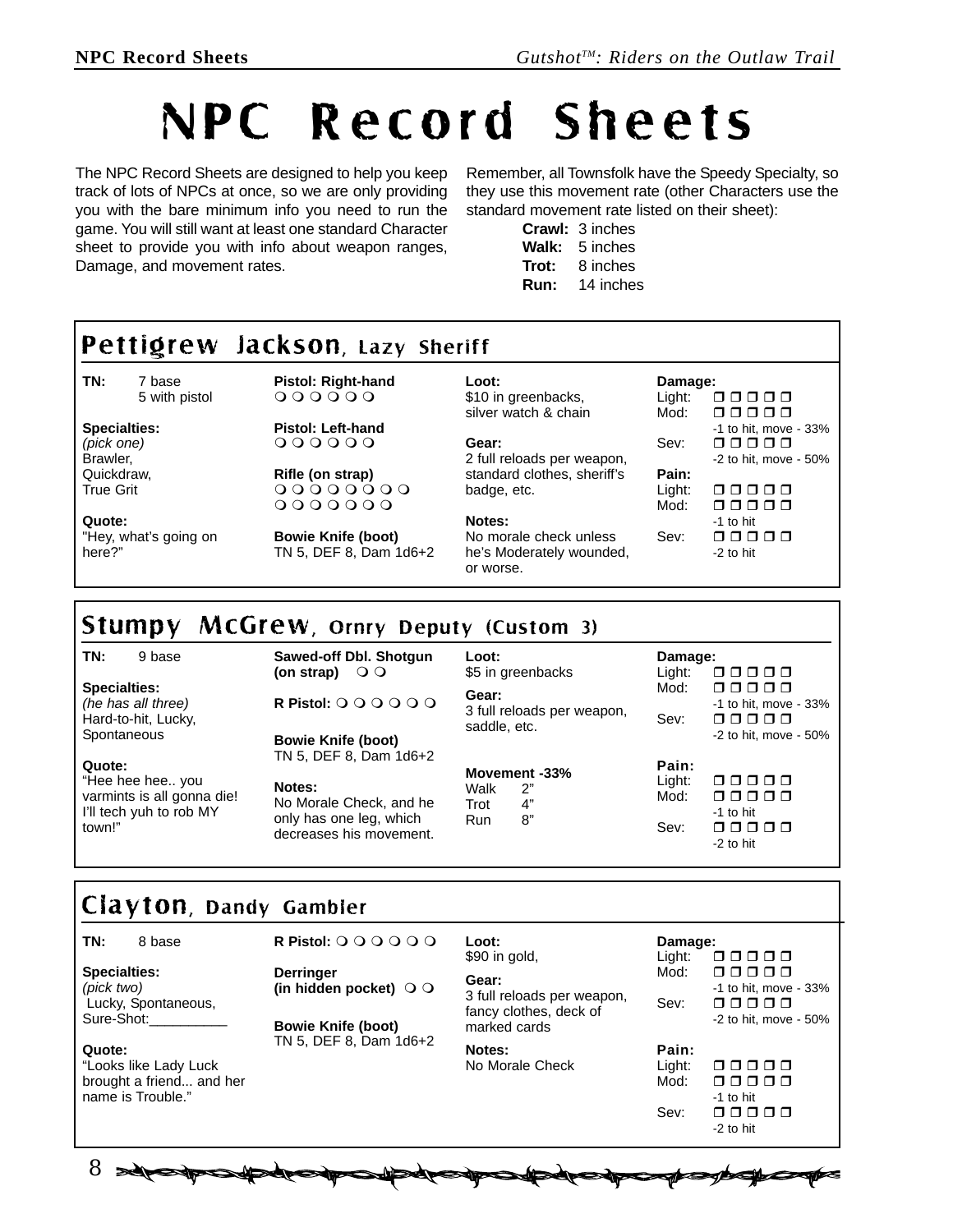## Mr. Clarence Upton, English Banker

**TN:** 9 base (Townsfolk)

#### **Specialties:**

*(has both)* Hard-to-hit, Speedy

#### **Quote:**

"I say there, chap, would you mind pointing that gun somewhere else?"

**Pistol (hidden in safe)**  $000000$ 

If forced to open the safe, he will immediately fire at the nearest Outlaw.

**Safe Contents:** \$300 - \$1,800 (roll 3d6)

\$50 in gold, fancy gold watch and chain, gold snuff box **Gear:** Fancy clothes and a superior British attitude **Morale:**

**Standard** 

**Loot:**

**Loot:**

**Damage:** Light:  $\Box$  $\Box$  $\Box$  $\Box$ Mod: 00000 -1 to hit, move - 33% Sev:  $\Box$  $\Box$  $\Box$  $\Box$  $\Box$ -2 to hit, move - 50% **Pain:** Light:  $\Box$  $\Box$  $\Box$  $\Box$  $Mod: \square \square \square \square \square$ -1 to hit Sev:  $\Box$  $\Box$  $\Box$  $\Box$  $\Box$ -2 to hit

## Mr. Niles Leesom, Reliable young bank clerk

**TN:** 9 base

(Townsfolk)

**Specialties:** *(has both)* Hard-to-hit, Speedy

**Quote:** "I'm sorry, sir. Anything you say, sir."

**Pistol (hidden in safe)**  $000000$ 

If forced to open the safe, he will immediately take a Wild Shot at the nearest Outlaw.

**Safe Contents:** \$300 - \$1,800 (roll 3d6)

\$2 in greenbacks

**Gear:** Standard clerk clothes

**Morale: Standard** 

**Note:** Will attempt to Slam nearest robber if Upton shoots at someone. See 10.1 for details.



## Sam, Bartender

**TN:** 8 base (Custom-2)

**Specialties:** *(has both)* Hard-to-hit, Tough-as-Nails

**Quote:** "Lock n' load, boys, looks like trouble down at the bank!"

**Dbl. Shotgun (under bar)** 

**Loot/Gear:** \$10 in greenbacks, 3 full reloads

**Morale:** Standard

#### **Damage:**

| Panago |                                                    |
|--------|----------------------------------------------------|
| 00000  |                                                    |
| 88888  |                                                    |
|        |                                                    |
| 88888  |                                                    |
|        |                                                    |
|        |                                                    |
| 00000  |                                                    |
| ooooo  | -1 to hit                                          |
| ⊓⊓⊓⊓⊓  | $-2$ to hit                                        |
|        | -1 to hit, move - 33%<br>$-2$ to hit, move $-50\%$ |

**Medical Production** 

### Tina, Tawdry Tart

**TN:** 9 base (Townsfolk)

**Specialties:** *(has both)* Hard-to-hit, Speedy

**Quote:** "Hi, cowboy, buy a lady a drink?"

**Derringer**  $(\mathsf{in} \ \mathsf{bra}) \ \odot \odot$ 

**Loot/Gear:** bright smile and hot lead!

**Morale:** Standard

**Damage:** Light: 00000<br>Mod: 00000 00000 -1 to hit, move - 33% Sev: 00000 -2 to hit, move - 50% **Pain:**

| Light: | 88888                                 |           |
|--------|---------------------------------------|-----------|
| Mod:   | 88888                                 | -1 to hit |
| Sev:   | $\Box$ $\Box$ $\Box$ $\Box$ -2 to hit |           |

## Louise, Soiled Dove

**TN:** 9 base (Townsfolk)

**Specialties:** *(has both)* Hard-to-hit, Speedy

**Quote:** "Sigh. Sure, c'mon upstairs, and don't bother to take off yer boots."

**Pistol (borrowed from Sam)**  $000000$ 

**Loot/Gear:** \$8 in greenbacks, sour attitude

**Morale:** Standard

**New Horospectrum** 

| Damage: |                       |
|---------|-----------------------|
| Light:  | 00000                 |
| Mod:    | ooooo                 |
|         | -1 to hit, move - 33% |
| Sev:    | ooooo                 |
|         | -2 to hit, move - 50% |
| Pain:   |                       |
| Light:  | 00000                 |
| Mod:    | 00000<br>-1 to hit    |
| Sev:    | ooooo<br>$-2$ to hit  |
|         |                       |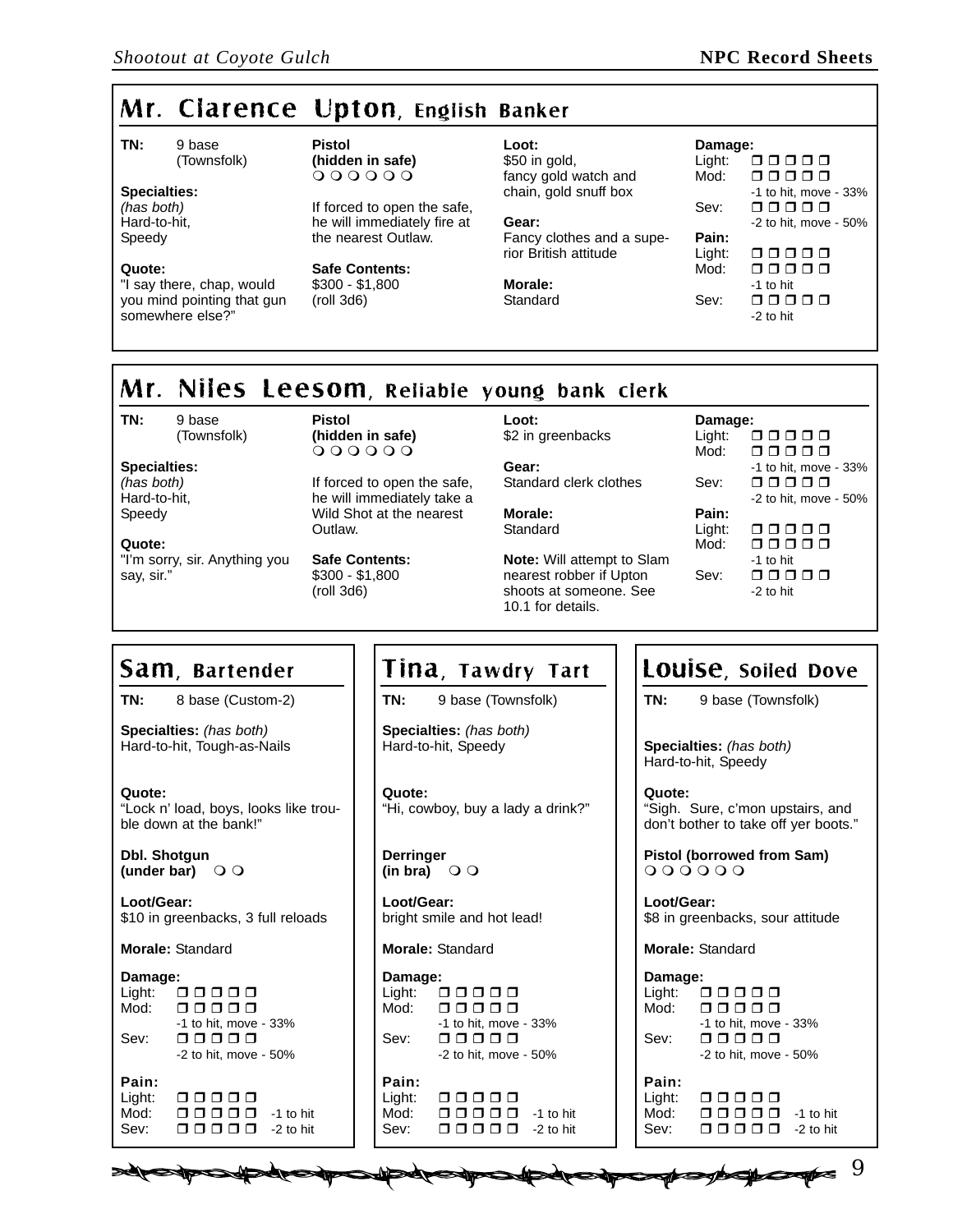aparte de de la producción

| <b>Johnny Garrity</b> , Lazy Kid                                                                                           | Deets, stable Owner                                                                                            | Mick O'Brien, worker                                                                                                                                                                                               |
|----------------------------------------------------------------------------------------------------------------------------|----------------------------------------------------------------------------------------------------------------|--------------------------------------------------------------------------------------------------------------------------------------------------------------------------------------------------------------------|
| TN:<br>9 base (Townsfolk)                                                                                                  | TN:<br>8 base (Custom-2)                                                                                       | TN:<br>9 base (Townsfolk)                                                                                                                                                                                          |
| Specialties: (has both)<br>Hard-to-hit, Speedy                                                                             | Specialties: (both)<br>Hard-to-hit, Spontaneous                                                                | Specialties: (has both)<br>Hard-to-hit, Speedy                                                                                                                                                                     |
| Quote:<br>"I'll get back to work later, pa<br>I'm playing cards now."                                                      | Quote:<br>"Howdy stranger, welcome to town."                                                                   | Quote:<br>"I'll meet ye at the pub after work."                                                                                                                                                                    |
| Pistol                                                                                                                     | Rifle $0000000$<br>$0000000$                                                                                   | <b>Rifle OOOOOOO</b><br>$0000000$                                                                                                                                                                                  |
| $000000$<br>Loot/Gear:                                                                                                     | Pistol O O O O O                                                                                               | <b>Bowie Knife (boot)</b><br>TN 5, DEF 8, Dam 1d6+2                                                                                                                                                                |
| \$25 in greenbacks, 2 full reloads                                                                                         | Loot/Gear:<br>\$3 on him, \$200 buried in one of<br>the horse stalls.                                          | Loot/Gear:<br>\$2 in greenbacks                                                                                                                                                                                    |
| <b>Morale: Standard</b>                                                                                                    | <b>Morale: Standard</b>                                                                                        | <b>Morale: Standard</b>                                                                                                                                                                                            |
| Damage:<br>Light:<br>00000<br>Mod:<br>00000<br>$-1$ to hit, move $-33%$<br>88888<br>Sev:<br>-2 to hit, move - 50%<br>Pain: | Damage:<br>00000<br>Light:<br>Mod:<br>00000<br>-1 to hit, move - 33%<br>00000<br>Sev:<br>-2 to hit, move - 50% | Damage:<br>Light:<br>00000<br>Mod:<br>00000<br>-1 to hit. move - 33%<br>$\begin{array}{cccccccccccccc} \square & \square & \square & \square & \square & \square \end{array}$<br>Sev:<br>$-2$ to hit, move $-50\%$ |
| Light:<br>00000<br>Mod:<br>00000<br>-1 to hit<br>00000<br>Sev:<br>-2 to hit                                                | Pain:<br>Light:<br>00000<br>Mod:<br>00000<br>-1 to hit<br>00000<br>Sev:<br>$-2$ to hit                         | Pain:<br>Light:<br>00000<br>00000<br>Mod:<br>-1 to hit<br>00000<br>Sev:<br>$-2$ to hit                                                                                                                             |
|                                                                                                                            | $\blacktriangle$                                                                                               |                                                                                                                                                                                                                    |
|                                                                                                                            | <b>SUPSURGEOUS</b>                                                                                             |                                                                                                                                                                                                                    |
| Mike O'Brien, worker                                                                                                       | Josiah Garrity, Grocer                                                                                         | Lucy Garrity, Grocer                                                                                                                                                                                               |
| TN:<br>9 base (Townsfolk)                                                                                                  | TN:<br>9 base (Townsfolk)                                                                                      | TN:<br>9 base (Townsfolk)                                                                                                                                                                                          |
| Specialties: (has both)<br>Hard-to-hit, Speedy                                                                             | Specialties: (has both)<br>Hard-to-hit, Speedy                                                                 | Specialties: (has both)<br>Hard-to-hit, Speedy                                                                                                                                                                     |
| Quote:<br>"Ye look thirsty, mate. Why don't ye<br>join me and my brother for a drink?"                                     | Quote:<br>"Where is that danged boy?"                                                                          | Quote:<br>"Don't fuss at him, Johnny will<br>grow up some day."                                                                                                                                                    |
| <b>Rifle OOOOOOO</b><br>0000000                                                                                            | <b>Rifle O O O O O O</b><br>$0000000$                                                                          | Pistol (behind counter)<br>$000000$                                                                                                                                                                                |
| <b>Bowie Knife (boot)</b><br>TN 5, DEF 8, Dam 1d6+2                                                                        | Loot/Gear:<br>\$17 in the til, \$685 hidden in a<br>strongbox in the back room                                 | Loot/Gear:                                                                                                                                                                                                         |
| Loot/Gear:<br>\$1 in greenbacks                                                                                            | Morale: Standard                                                                                               | Apron strings that are hard to cut.<br><b>Morale: Standard</b>                                                                                                                                                     |
| <b>Morale: Standard</b>                                                                                                    | Damage:                                                                                                        | Damage:                                                                                                                                                                                                            |
| Damage:<br>Light:<br>00000<br>Mod:<br>00000                                                                                | Light:<br>00000<br>Mod:<br>00000<br>-1 to hit, move - 33%                                                      | Light:<br>$\begin{array}{c} \square \; \square \; \square \; \square \; \square \end{array}$<br>00000<br>Mod:<br>-1 to hit, move - 33%                                                                             |
| -1 to hit, move - 33%<br>00000<br>Sev:                                                                                     | 00000<br>Sev:<br>-2 to hit, move - 50%                                                                         | 00000<br>Sev:<br>$-2$ to hit, move $-50\%$                                                                                                                                                                         |
| $-2$ to hit, move $-50\%$                                                                                                  | Pain:                                                                                                          | Pain:                                                                                                                                                                                                              |

**STARTER** 

10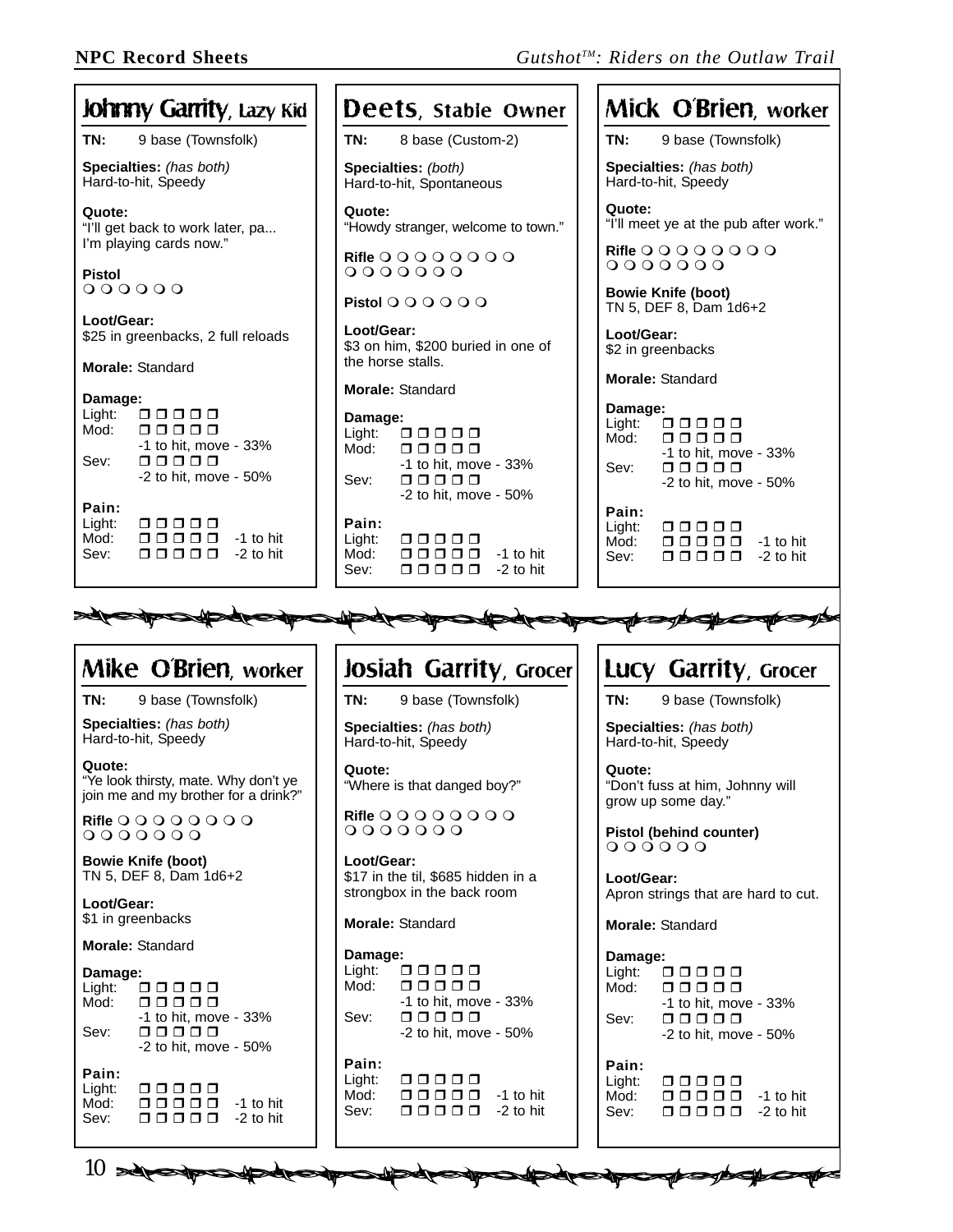#### *Shootout at Coyote Gulch* **NPC Record Sheets**

# **Credits**

Layout, typesetting, and design by Mike Mitchell

www.mmitchell-media.com

**Additional copyright notices:**

Wood grain photos used in sidebars, copyright 2004 by iStockPhotos

Some images copyright 2004 by clipart.com



## Old Kingsly, Trapper

**TN:** 9 base (Custom-3)

**Specialties:** *(has all three)* Hard-to-hit, Speedy, Spontaneous.

**Quote:** "Good day, sir. May I interest you in some fresh kilt pelts?"

**Rifle**   $O O O O O O O$ 

**Bowie Knife (boot)** TN 5, DEF 8, Dam 1d6+2

**Loot/Gear:** \$7 in greenbacks, \$60 in gold hidden in a cigar box buried in the corner.

**Morale:** Standard

| Damage:        |                           |
|----------------|---------------------------|
| Light:         | 00000                     |
| Mod:           | ooooo                     |
|                | -1 to hit, move - 33%     |
| Sev:           | ooooo                     |
|                | $-2$ to hit. move $-50\%$ |
| Pain:<br>مفطعت |                           |

| Light: | 00000        |           |
|--------|--------------|-----------|
| Mod:   | <u>_____</u> | -1 to hit |
| Sev:   | 88888        | -2 to hit |

| Young Bill, Eager kid |  |  |  |
|-----------------------|--|--|--|
|-----------------------|--|--|--|

**TN:** 10 base (Greenhorn)

**Specialties:** *(has both)* Hard-to-hit, True Grit

**Quote:** "Some day Ah'm gonna shake off the dust from this one-horse town."

**Rifle**   $0000000$ 

**Bowie Knife (boot)** TN 5, DEF 8, Dam 1d6+2

**Loot/Gear:** \$9 in greenbacks, in an old coffee tin hidden in the pelt drying loft.

**Morale:** +2 (he's overeager to please and prove himself)

| Damage: |                           |
|---------|---------------------------|
| Light:  | 00000                     |
| Mod:    | 00000                     |
|         | -1 to hit, move - 33%     |
| Sev:    | ⊓⊓⊓⊓⊓                     |
|         | $-2$ to hit, move $-50\%$ |
| Pain:   |                           |
| Light:  | 88888                     |
| Mod:    | 88888<br>-1 to hit        |
| Sev:    | ⊓⊓⊓<br>$-2$ to hit        |